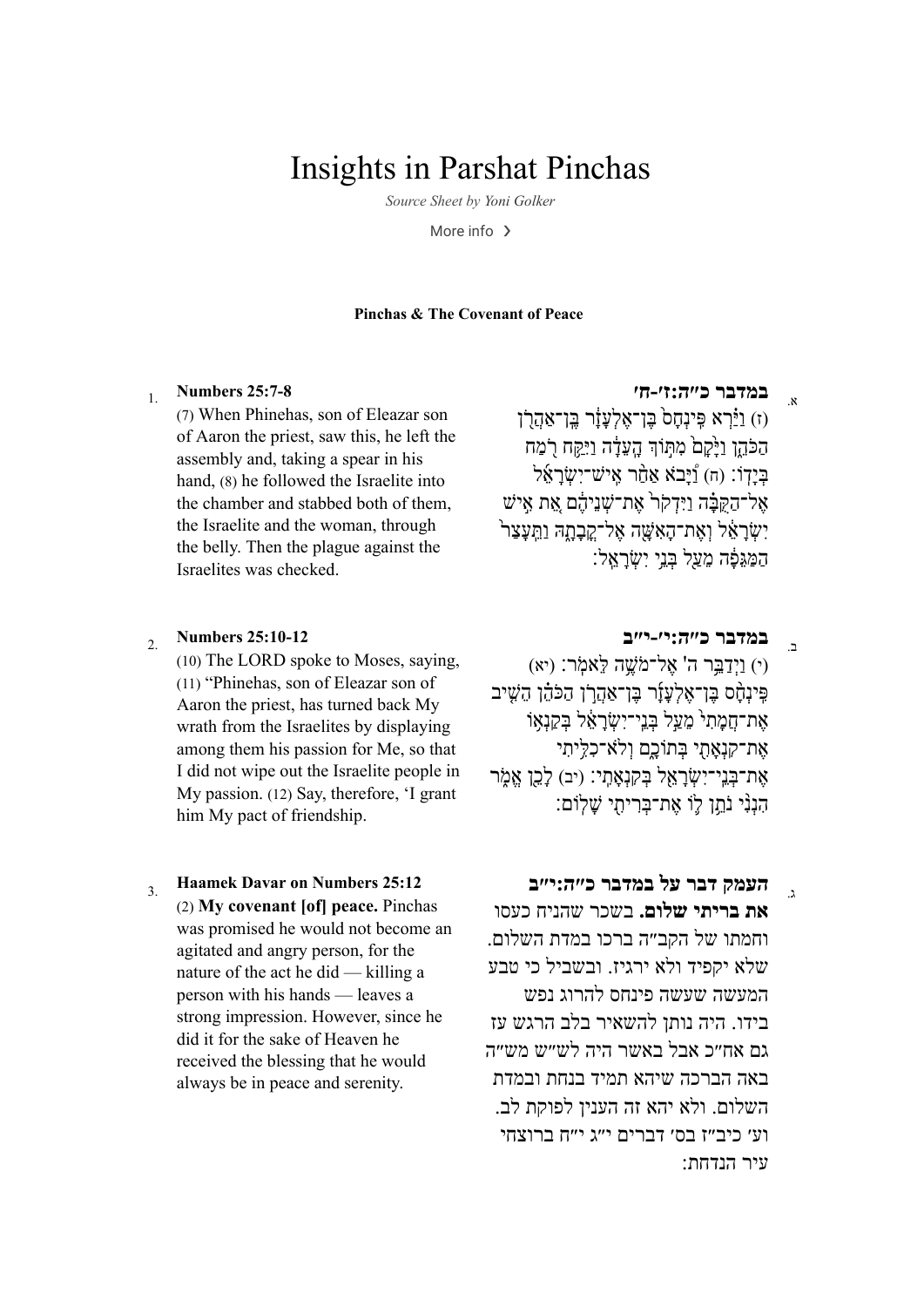## **The Daughters of Tzelafchad - Standing Up For What You Believe** 4. .ד

(1) Then drew near the daughters of Zelophehad, the son of Hepher, the son of Gilead, the son of Machir, the son of Manasseh, of the families of Manasseh the son of Joseph; and these are the names of his daughters: Mahlah, Noah, and Hoglah, and Milcah, and Tirzah. (2) And they stood before Moses, and before Eleazar the priest, and before the princes and all the congregation, at the door of the tent of meeting, saying: (3) 'Our father died in the wilderness, and he was not among the company of them that gathered themselves together against the LORD in the company of Korah, but he died in his own sin; and he had no sons. (4) Why should the name of our father be done away from among his family, because he had no son? Give unto us a possession among the brethren of our father.' (5) And Moses brought their cause before the LORD. (6) And the LORD spoke unto Moses, saying: (7) 'The daughters of Zelophehad speak right: thou shalt surely give them a possession of an inheritance among their father's brethren; and thou shalt cause the inheritance of their father to pass unto them. (8) And thou shalt speak unto the children of Israel, saying: If a man die, and have no son, then ye shall cause his inheritance to pass unto his daughter. (9) And if he have no daughter, then ye shall give his inheritance unto his brethren.

### **Rashi on [Numbers](https://www.sefaria.org/Rashi_on_Numbers.27.1) 27:1**

 $(1)$  למשפחת מנשה בן יוסף OF THE FAMILIES OF MANASSEH THE SON OF JOSEPH — Why is this stated? Has it not already been said בן מנשה, and consequently we know that they belonged to the family of Manasseh the son of Joseph?! But it is

# **במדבר [כ״ז:א׳-י״א](https://www.sefaria.org/Numbers.27.1-11)** ה. 5. **27:1-11 [Numbers](https://www.sefaria.org/Numbers.27.1-11)**

(א) וַתִּקְרַבְנָה בְּנוֹת צָלָפְחַד בֵּן חֶפֶר בֵּן) **גִּלְעַד בֵּן מַכִיר בֵּן מְנַשֵּׁה לְמִשָׁפִּחֹת** מְנַשֶּׁה בֵּן יוֹסֵף וְאֵלֶּה שָׁמוֹת בִּנֹתַיו ַמְחָלָה נֹעֲה וְחָגְלָה וּמְלְכָּה וְתְרָצָה. (ב) וַתַּעֲמֹדָנַה לְפָנֵי מֹשֵׁה וְלִפְנֵי אֵלְעַזַר הַכֹּהֶן וְלִפְנֵי הַנְּשִׂיאִם וְכָל הָעֵדָה פֶּתַח אֹהָל מ ֵוֹעד ֵלא ֹמר. (ג) ָא ִבינוּ ֵמת ַבּ ִמּ ְד ָבּר ְוהוּא לֹא הָיָה בְּתוֹךְ הָעֲדָה הַנּוֹעֲדִים עַל ה' ַבְּעֲדָת קֹרָח כִּי בְחֶטְאוֹ מֶת וּבנִים לֹא ְהִיוּ לוֹ. (ד) למה יָגּרַע שֵׁם אבִינוּ מִתּוֹד ִמ ְשַׁפּ ְחתּוֹ ִכּי ֵאין לוֹ ֵבּן ְתָּנה ָלּנוּ ֲאֻחָזּה ָבְתוֹךְ אָחֵי אָבִינוּ. (ה) וַיַּקְרֶב מֹשָׁה אֶת ִמ ְשָׁפּ ָטן ִל ְפֵני ה'. (ו) ַויֹּא ֶמר ה' ֶאל ֹמ ֶשׁה  $\vec{r}$ לֹאמֹר. (ז) כֵּן בְּנוֹת צָלְפָחד דֹּבְרֹת נִתן ֶתִּתֵּו לִהֶם אֶחָזָּת נַחֲלֹה בִּתוֹדְ אֶחֶי ְאֲבִיהֶם וְהַעֲבַרְתַּ אֶת נַחֲלַת אֲבִיהֶן לָהֶן. (ח) ואל בּני ישׂראל תּדבּר לאמר איש ִכּי ָימוּת וּ ֵבן ֵאין לוֹ ְו ַה ֲע ַבְר ֶתּם ֶאת ַנְחֲלָתוֹ לְבְתּוֹ. (ט) וְאָם אֵין לוֹ בַּת וּנְתַתֵּם ֶאת ַנֲח ָלתוֹ ְל ֶא ָחיו.

ו. 6. **רש"י [על במדבר](https://www.sefaria.org/Rashi_on_Numbers.27.1) כ״ז:א׳**

(א) **למשפחת מנשה בן יוסף.** ָל ָמּה ֶנֱא ַמר? ַוֲהלֹא ְכ ָבר ֶנֱא ַמר **בן מנשה**, ֶא ָלּא לוֹ ַמר ְל, יוֹ ֵסף ִח ֵבּב ֶאת ָ ה ָאֶרץ, 'שֶׁנֵּאֲמַר "וְהַעֲלָתֶם אֶת עַצְמֹתַי" וְגוֹ (בראשית נ') וּ ְבנוָֹתיו ִח ְבּבוּ ֶאת ָ ה ָאֶרץ,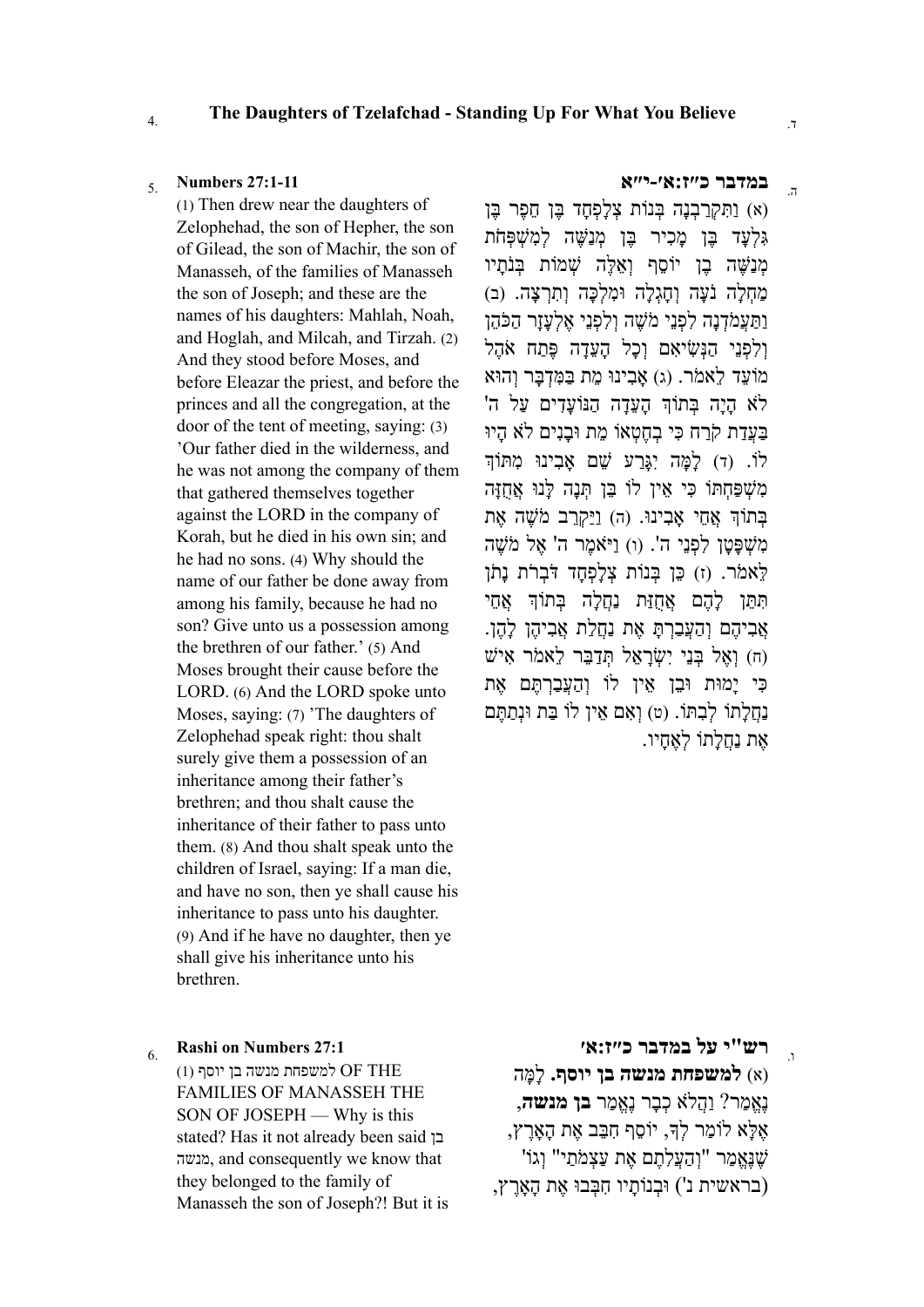to suggest the following idea to you: Just as Joseph held the Promised Land dear, as it is said, (Genesis 50:25) "And ye shall bring my bones up (to Palestine) from hence", so, too, his daughters held the Land dear, as it is said, (v. 4) "Give us an inheritance"; and further to teach you that they were righteous all of them (everyone here mentioned in the pedigree), for in every case where a person's doings and his ancestors' doings are nowhere plainly described and Scripture somewhere enters into the details of the pedigree in respect to one of them, tracing his genealogy back to someone worthy of praise, it is evident that the person in question is himself a righteous man and a son of a righteous father. But if it gives his genealogy in connection with something deserving of reprobation, as, for example, (2 Kings 25:25) "Ishmael the son of Nethanian the son of Elishama came … and smote Gedaliah", then it is quite certain that all who are mentioned in connection with him were wicked people (Sifrei Bamidbar 133:1).

 $(2)$  מחלה נעה וגו׳ MAHLAH, NOAH, etc. — But further on (Numbers 36:11) states, "And Mahlah, Tirzah were" (changing the position of the names within the verse): this is to tell you that they all were of equal worth one with another, and on this account it is that it changed their order (i.e. the order of their names) (Sifrei Bamidbar 133:2).

ֶשֶׁנֱּא ַמר ְתָּנה ָלּנוּ ֲאֻחָזּה, וּ ְל ַל ֶמּ ְד ֶ שׁ ָהיוּ ֻכ ָלּם ַצ ִדּ ִיקים, ֶ שָׁכּל ִמי ֶ שַׁמּ ֲע ָשׂיו וּ ַמ ֲע ֵשׂה ְאֲבוֹתַיו סְתוּמִים וּפֵרֵט לְדְּ הַכָּתוּב בְּאֶחַד ַמְהֶם לְיַחֵסוֹ לְשֶׁבָח, הֲרֵי זֶה צַדִּיק בֵּן ַצ ִדּיק, ְו ִאם ִיֲחסוֹ ִל ְגַנאי, ְכּגוֹן " ָבּא "ישמעאל בּו נתניה בּו אלישמע (מלכים ב כ"ה), בְיַדוּעַ שֶׁכַּל הַנִּזְכַּךִים) : עמּוֹ רשׁעים היוּ (ספרי)

(ב) **מחלה נעה וגו'.** וּ ְל ַה ָלּן (במדבר לו יא) הוּא אוֹמֵר "וַתִּהְיֶינה מַחֲלֹה תַרְצה", מַגִּיד שֶׁכְּלָן שְׁקוּלוֹת — זוֹ כִּזוֹ, לִפִיכֵך  $:$ שׁנּה אֵת סדרן (שם):

# **Some Thoughts on the Three Weeks**  $\frac{1}{2}$

#### **נתיבות שלום** ח. 8.

במדבר – בין המצרים, עמוד ר

הנה תכלית בריאתו של יהודי היא שיהיה דבוק בה', וזה היה כל ענינו של בית המקדש, שנתאוה הקב"ה להיות לו דירה בתחתונים, כמד"כ "ועשו לי מקדש ושכנתי בתוכם", היינו בתוך כל אחד ואחד, שעל ידי בית המקדש נהיה דבוק בה'.